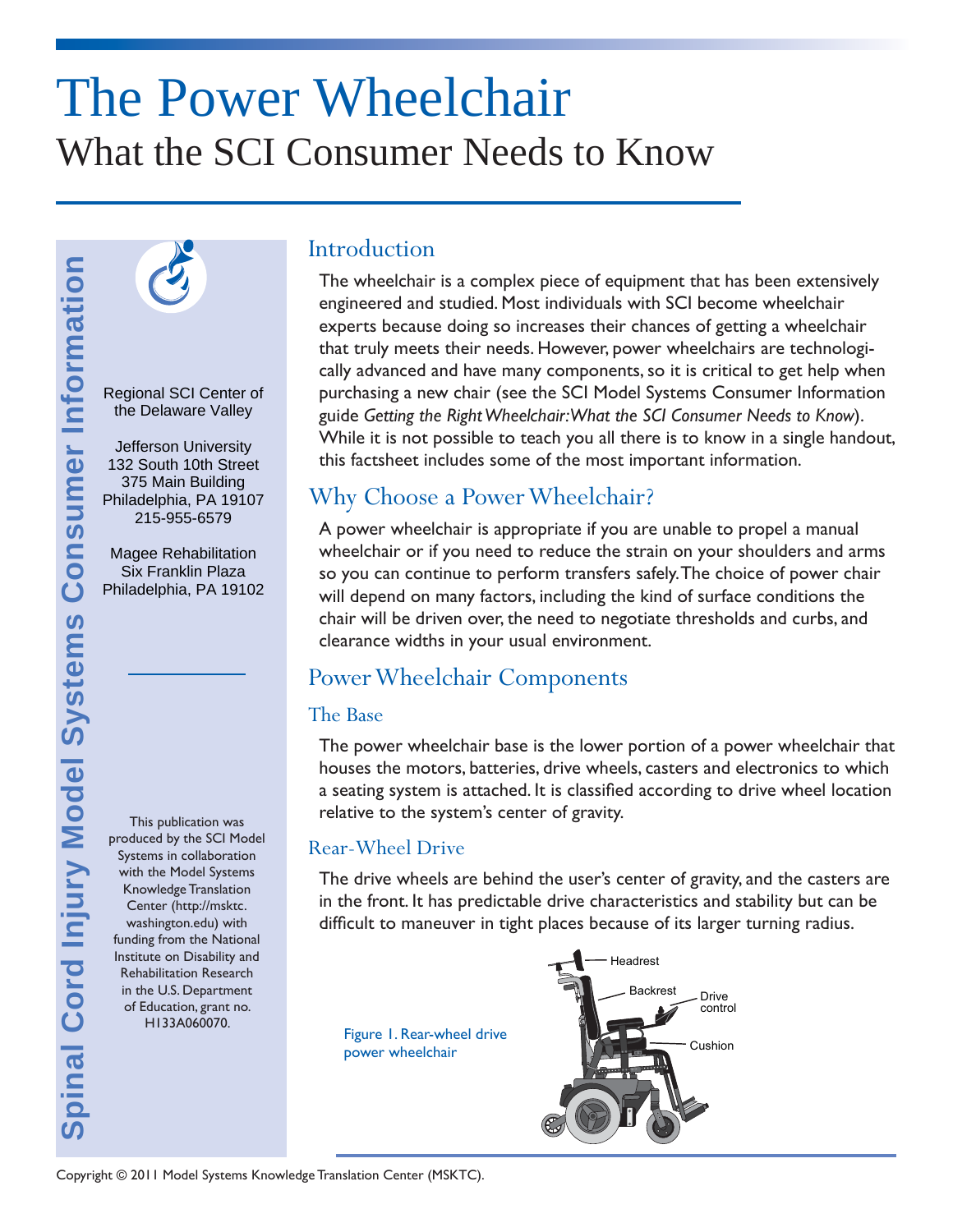#### Front-Wheel Drive

The drive wheels are in front of the user's center of gravity, and the rear wheels are casters. This setup tends to be quite stable and provides a tight turning radius. However, it may have a tendency to fishtail and be difficult to drive in a straight line, especially when traveling fast on uneven surfaces.



Figure 2. Front-wheel drive power wheelchair with recline capability.

#### Midwheel Drive

The drive wheels are directly below the user's center of gravity. It has a smaller turning radius, making it more effective for indoor mobility, but not as good outdoors.



Figure 3. Midwheel drive power wheelchair with tilt-in-space capability.

# Controls

The device used to control a power wheelchair is called an *access device* or *drive control*. It can also be used with environmental control systems and computer access. These controls are usually programmable and can be operated using various kinds of joysticks or switches (such as sip-and-puff).

# Seating and Positioning

Seating and positioning are a critical part of your wheelchair and have an important role in your comfort, function, safety and health. Your seating system should be prescribed and designed specific to your medical, functional and personal preference needs, including protecting your skin from too much pressure.

#### Seating Systems

Seating systems fall into three general categories: off-the-shelf, modular and custom. In general, custom seating is only needed when musculoskeletal deformities are present such as scoliosis, or after a flap surgery for a pressure sore. The basic components of the seating system are the cushion and backrest.

#### Cushions and Backrests

Cushions and backrests are made out of a variety of materials, including contoured foam, air-filled bladders, combinations of air and foam, and gels. They vary in how well they address pressure distribution, postural stability, airflow, insulation or conduction of heat. Choice of style and material will depend on your individual needs and activities.

If all the needed features cannot be found in one cushion, trade-offs are necessary. Unlike with manual wheelchairs, the weight of the cushion and back support is generally not a consideration.

Research evidence suggests that a properly fitted pressure-reducing cushion, in contrast to a lowcost foam cushion, reduces the chances of getting a pressure sore.

# Recline and Tilt-in-Space

Recline and tilt-in-space technologies relieve pressure, manage posture, provide comfort and help with personal care activities.

Recline (Figure 2), which changes the angle between the seat and backrest, helps to stretch hip flexors and makes attending to catheters, toileting and transfers more convenient for caregivers.

The addition of tilt-in-space (Figure 3), which tilts the seat and backrest together, keeps the hip and